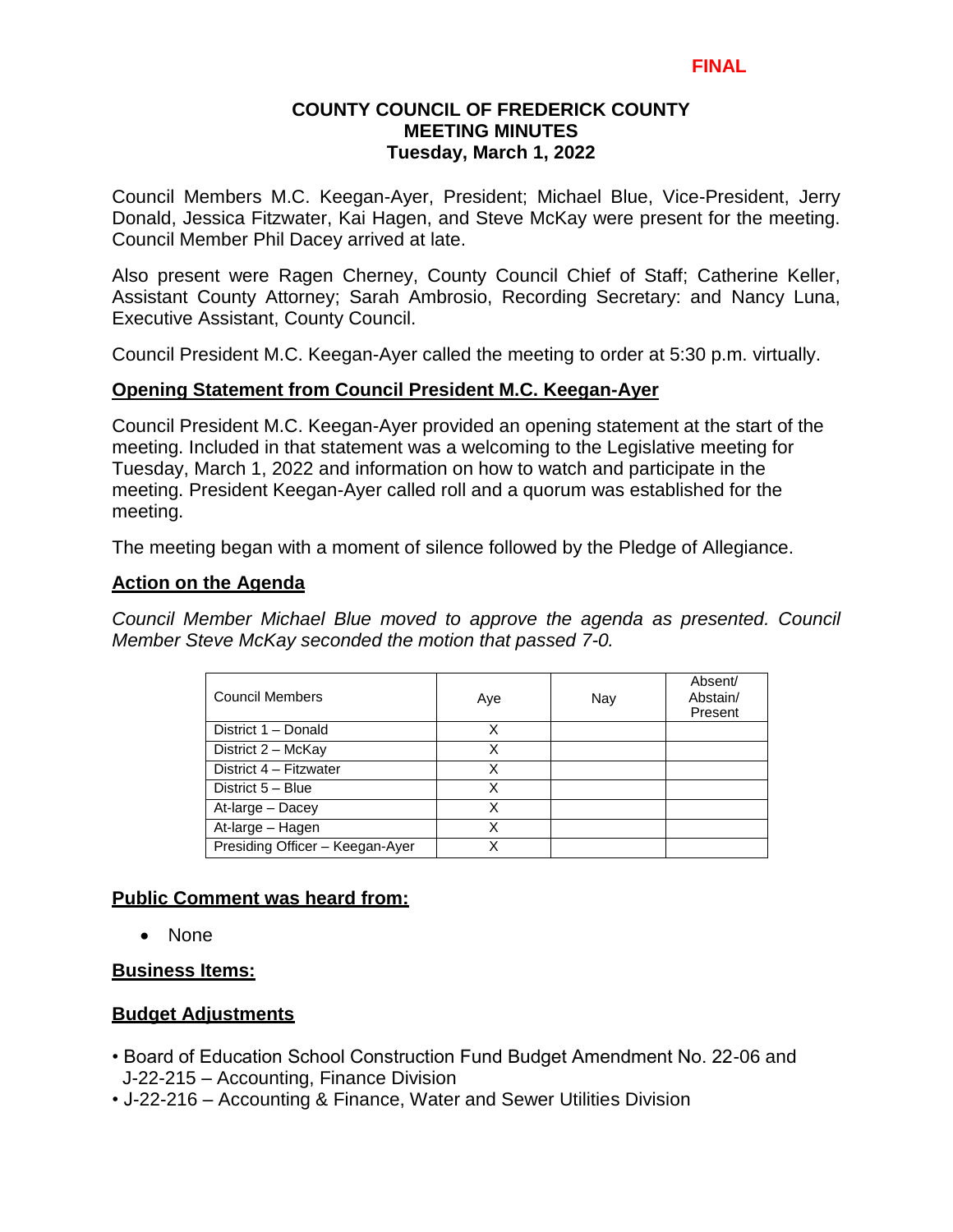- J-22-224 Housing & Community Development, Citizens Services Division
- J-22-228 Accounting, Finance Division

*Council Member Steve McKay moved to approve Budget Adjustments Board of Education School Construction Fund Budget Amendment No. 22-06 and J-22-215, J-22-216, J-22-224 and J-22-228 as presented. Council Member Jessica Fitzwater seconded the motion that passed 7-0.* 

| <b>Council Members</b>          | Aye | Nay | Absent/<br>Abstain/<br>Present |
|---------------------------------|-----|-----|--------------------------------|
| District 1 - Donald             | X   |     |                                |
| District 2 - McKay              | X   |     |                                |
| District 4 - Fitzwater          | X   |     |                                |
| District 5 - Blue               | X   |     |                                |
| At-large - Dacey                | X   |     |                                |
| At-large - Hagen                | X   |     |                                |
| Presiding Officer - Keegan-Ayer | x   |     |                                |

### **Approval of Minutes from February 15, and February 22, 2022.**

*Council Member Jessica Fitzwater moved to approve the minutes from February 15, and February 22, 2022, as presented. Council Member Jerry Donald* seconded *the motion that passed 7-0.* 

| Council Members                 | Aye | Nay | Absent/<br>Abstain/<br>Present |
|---------------------------------|-----|-----|--------------------------------|
| District 1 - Donald             | X   |     |                                |
| District 2 - McKay              | X   |     |                                |
| District 4 - Fitzwater          | Χ   |     |                                |
| District 5 - Blue               | Χ   |     |                                |
| At-large - Dacey                | Χ   |     |                                |
| At-large - Hagen                | x   |     |                                |
| Presiding Officer - Keegan-Ayer |     |     |                                |

# **Recommendation to Exercise the Second Renewal Option for Financial Statement External Audit Contract**

Melanie Thom, Director, Department of Accounting, Finance Division, briefed the Council on the Recommendation to Exercise the Second Renewal Option for Financial Statement External Audit Contract.

*Council Member Steve McKay moved to approve the second renewal option for its contract with SB & Company, LLC. as presented by staff. Council Member Jessica Fitzwater seconded the motion that passed 7-0.*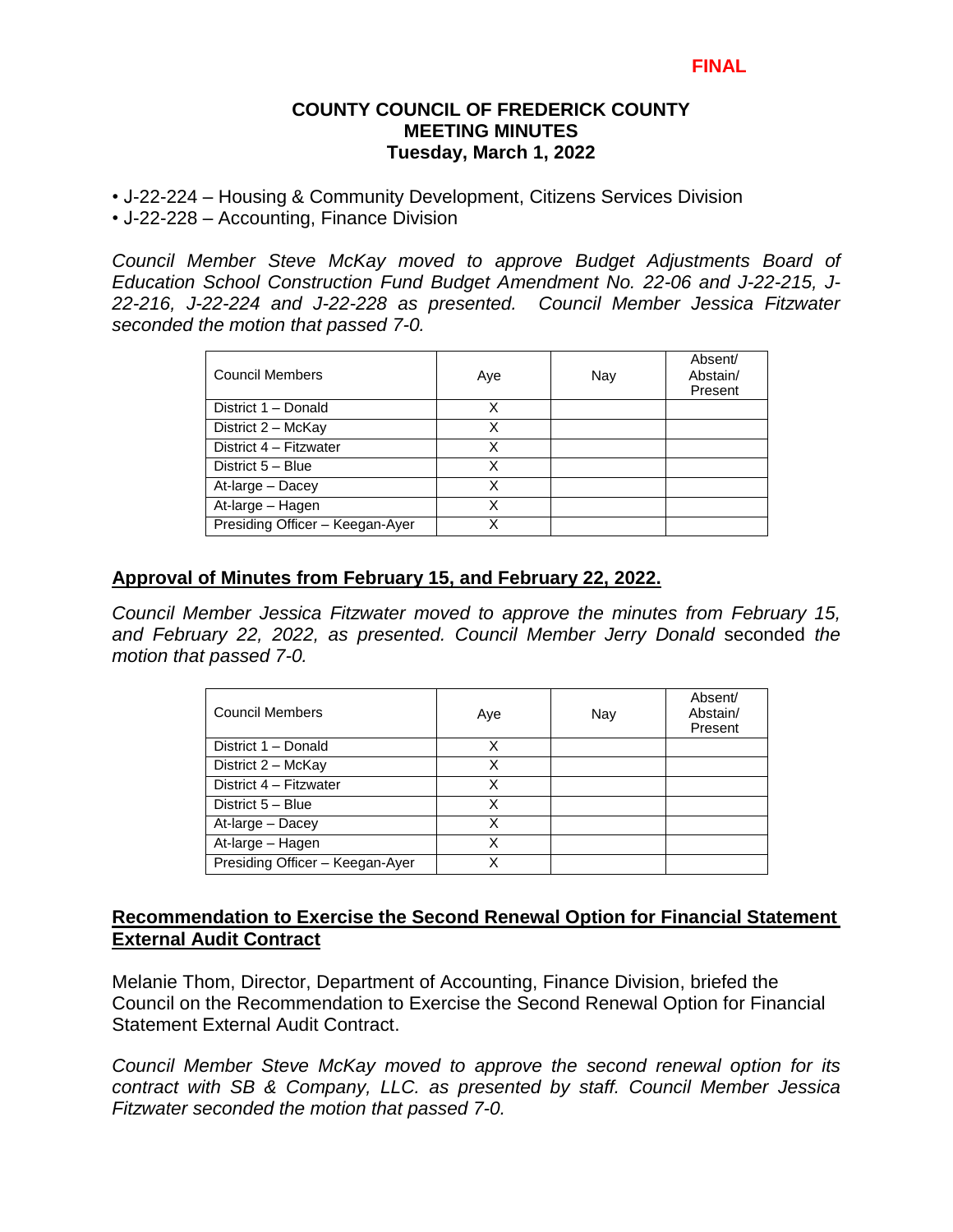| Council Members                 | Aye | Nay | Absent/<br>Abstain/<br>Present |
|---------------------------------|-----|-----|--------------------------------|
| District 1 - Donald             | X   |     |                                |
| District 2 - McKay              | X   |     |                                |
| District 4 - Fitzwater          | x   |     |                                |
| District 5 - Blue               | х   |     |                                |
| At-large - Dacey                | х   |     |                                |
| At-large - Hagen                | Χ   |     |                                |
| Presiding Officer - Keegan-Ayer | x   |     |                                |

### **Third Reading Calendar:**

At 5:41 p.m. Council President M.C. Keegan-Ayer passed the gavel to Council Vice President Michael Blue

### **Bill No. 22-01 – Electric Vehicle Charging Infrastructure for Charging Electric Vehicles in Certain New Residential Structures**

*Council President M.C. Keegan-Ayer moved to approve Bill No. 22-01 – Electric Vehicle Charging Infrastructure for Charging Electric Vehicles in Certain New Residential Structures. Council Member Kai Hagen seconded the motion.*

*Council Member Phil Dacey moved to approve Amendment 1 on Bill 22-01 - Electric Vehicle Charging Infrastructure for Charging Electric Vehicles in Certain New Residential Structures. Council Member seconded the motion that Steve McKay that failed 2-5.*

### **AMENDMENT 1 on Bill No. \_\_22-01\_\_**

**Introduced By:** Council Member Phil Dacey (At-Large) **Introduction Date:** March 1, 2022 **Adopted/Rejected/Withdrawn:**

An ACT to Require electric vehicle charging infrastructure for certain new residential structures.

On Exhibit 1, it is hereby amended as follows:

#### **§1-6-23. ELECTRIC VEHICLE CHARGING – RESIDENTIAL CONSTRUCTION**. \*\*\*\*\*\*\*\*\*\*\*\*\*\*\*\*\*\*\*\*\*\*\*\*\*\*\*\*\*\*\*\*\*\*\*\*\*\*\*\*\*\*\*\*\*\*\*\*\*\*\*\*\*\*\*\*\*\*\*\*\*\*

(C) Installation of Electric Vehicle Charging Equipment.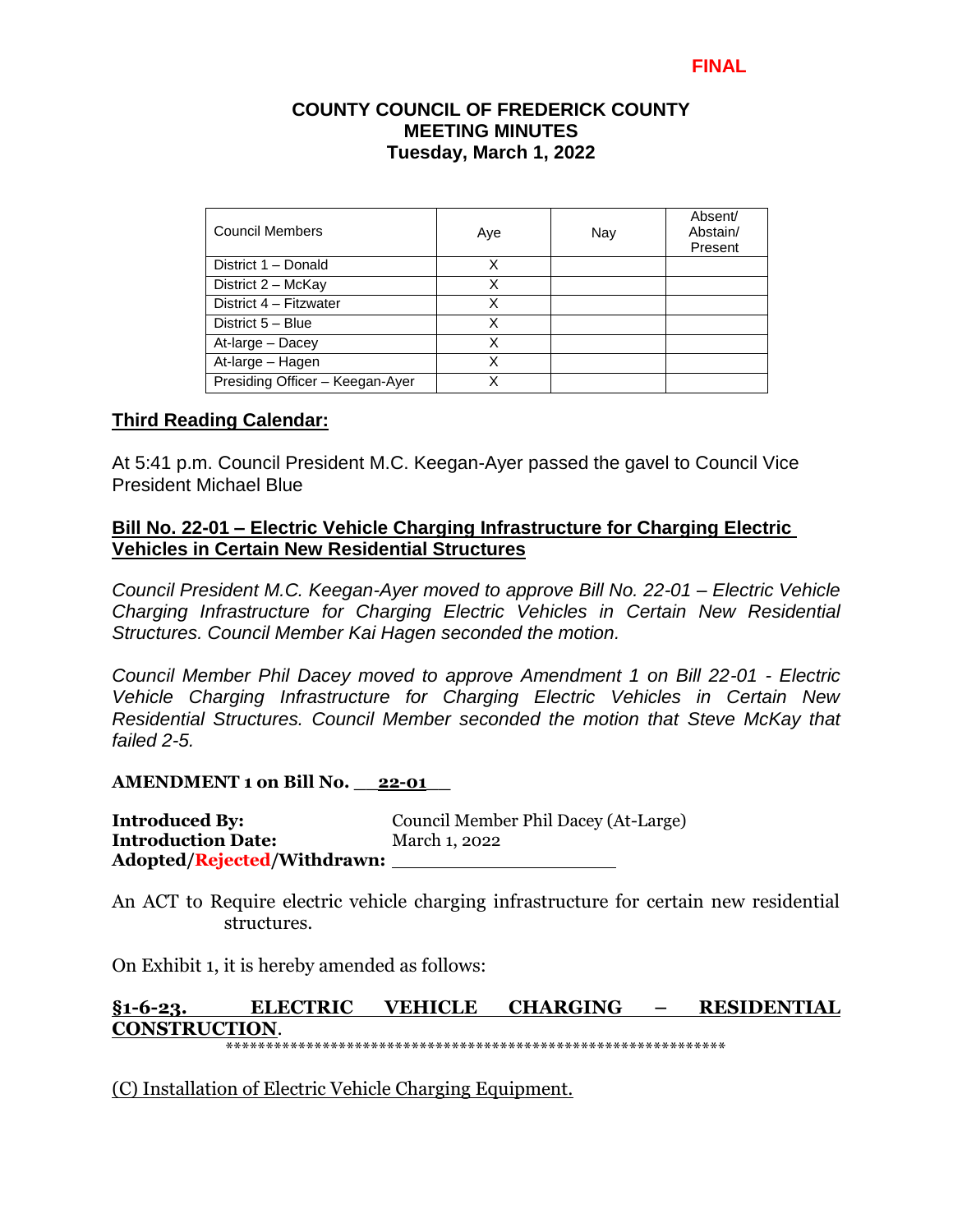### (1) **SUBJECT TO SUBSECTION (2) BELOW**, for each new residential dwelling unit construction subject to this section, the following must be installed: (a) A dedicated electric line of sufficient voltage for level 2 charging for at least one vehicle at the garage, carport, parking pad or on lot parking area; (b) An electric vehicle charging outlet capable of providing level 2 or higher charging at the garage, carport, parking pad or on lot parking area; and (c) A label identifying the intended use of the electric vehicle charging outlet. **(2) A BUILDER OR BUILDER'S AGENT SHALL PROVIDE EACH BUYER OR PROSPECTIVE BUYER WITH THE OPTION TO OPT-OUT OF THE**

#### Council Members **Aye** Aye Nay Absent/ Abstain/ Present District 1 – Donald X District 2 – McKay  $\overline{X}$ District 4 – Fitzwater **X** District 3 – Keegan-Ayer **X** At-large – Dacey X At-large – Hagen **X** Presiding Officer – Blue XX

*Council President M.C. Keegan-Ayer moved to approve Amendment 2 on Bill 22-01 - Electric Vehicle Charging Infrastructure for Charging Electric Vehicles in Certain New Residential Structures. Council Member Jerry Donald seconded the motion that passed 6-1.*

**AMENDMENT 2 on Bill No. \_\_22-01\_\_** 

**Introduced By:** Council President Keegan-Ayer (District 3) **Introduction Date:** March 1, 2022 **Adopted/Rejected/Withdrawn:**

**REQUIREMNTS OF SUBSECTION (1) ABOVE.**

An ACT to Require electric vehicle charging infrastructure for certain new residential structures.

On Exhibit 1, it is hereby amended as follows:

AND BE IT FURTHER ENACTED, that the amendments shown on Exhibit 1 will be effective for building permits issued on or after **JULY 1, 2022** [the effective date of this Bill].

# **§1-6-23. ELECTRIC VEHICLE CHARGING- RESIDENTIAL CONSTRUCTION.**

(A) Definitions.

(1) "Electric Vehicle" - a vehicle that uses electricity for propulsion.

(2) "Electric Vehicle Charging Outlet" - a connected point in an electrical wiring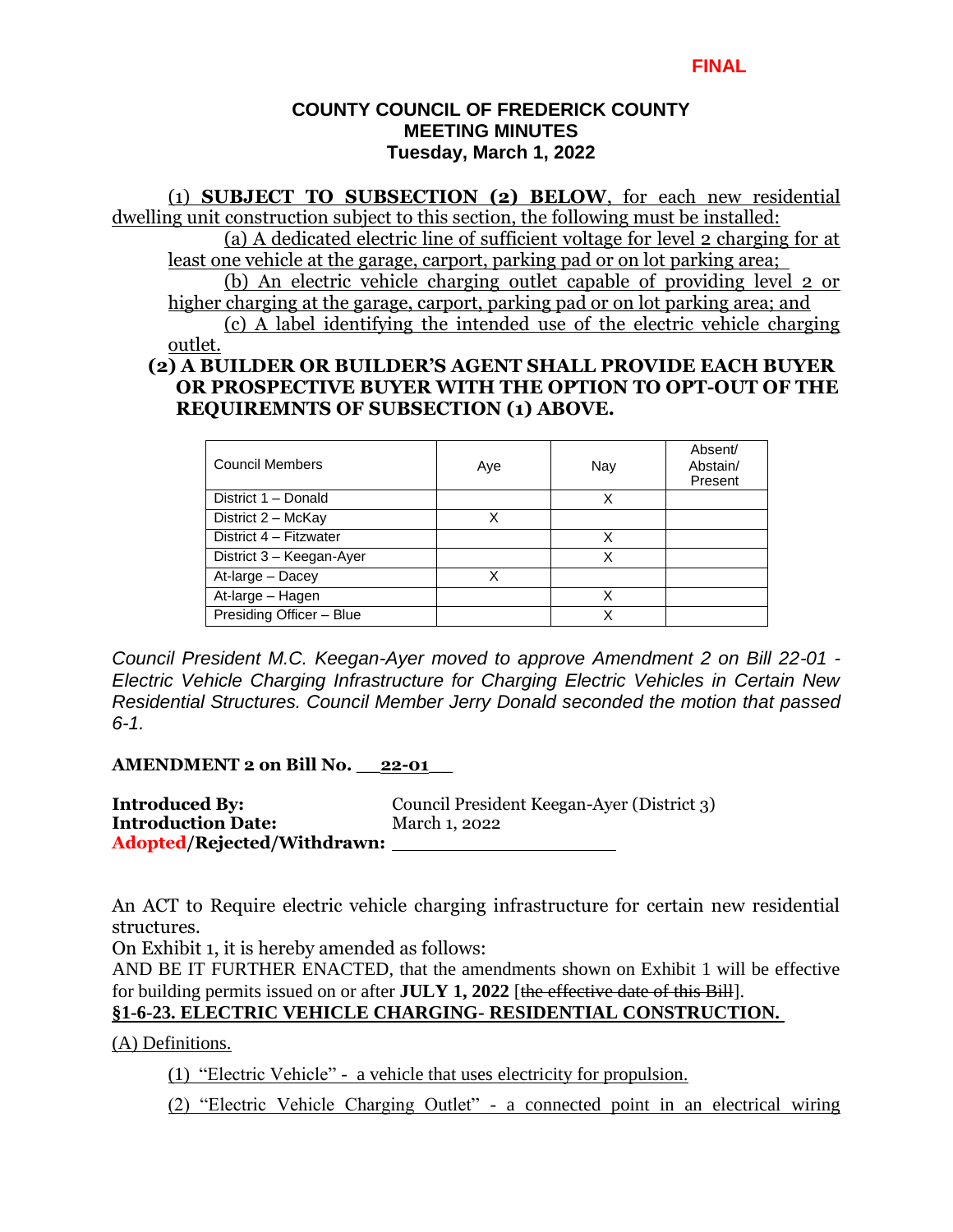installation at which current is provided to charge an electric vehicle.

(3) "Level 2 Charging" - the charging capability of the electric vehicle charging outlet and lines that includes the ability to charge a battery or other storage device in an electric vehicle through an alternating current electrical service with a minimum of 240 volts/40 amps and which meets applicable industry safety standards.

### **(4) "RACEWAY" – AN ENCLOSED CHANNEL DESIGNED EXPRESSLY FOR HOLDING WIRES, CABLES, OR BUS BARS, WITH ADDITIONAL FUNCTIONS AS PERMITTED IN THE NATIONAL ELECTRICAL CODE.**

\*\*\*\*\*

(C) Installation of Electric Vehicle Charging **INFRASTRUCTURE** [Equipment].

(1) For each new residential dwelling unit construction subject to this section, the

following must be installed **FOR A MINIMUM OF ONE DEDICATED PARKING SPACE**:

# (a) **AN ELECTRICAL PANEL WITH SUFFICIENT CAPACITY AND**

# **SPACE TO SUPPORT A MINIMUM 240 VOLT/40 AMPS BRANCH CIRCUIT** [A

dedicated electric line of sufficient voltage] for level 2 charging for at least one vehicle at the garage, carport, parking pad or on lot parking area;

# (b) **THE INSTALLATION OF RACEWAYS TO SUPPORT** An electric

# vehicle charging outlet **TERMINATING AT A JUNCTION BOX AT THE**

**PARKING SPACE** [eapable of providing level 2 or higher charging at the garage.

carport, parking pad or on lot parking area]; and

# (c) [A] **PERMANENT AND VISIBLE LABELS STATING "RESERVED FOR EV-RACEWAY" AT THE SERVICE PANEL AND "RESERVED FOR EV CHARGING OUTLET" AT THE TERMINATION POINT OR JUNCTION BOX**

| <b>Council Members</b>   | Aye | Nay | Absent/<br>Abstain/<br>Present |
|--------------------------|-----|-----|--------------------------------|
| District 1 - Donald      | Χ   |     |                                |
| District 2 - McKay       |     |     |                                |
| District 4 - Fitzwater   | Χ   |     |                                |
| District 3 - Keegan-Ayer | X   |     |                                |
| At-large - Dacey         | x   |     |                                |
| At-large - Hagen         | x   |     |                                |
| Presiding Officer - Blue |     |     |                                |

# **Bill No. 22-02 – Amendments to Ch. 1-7 of the Frederick County Code - Electrical Ordinance**

*Council President M.C. Keegan-Ayer moved to approve Bill No. 22-02 – Amendments to Ch. 1-7 of the Frederick County Code - Electrical Ordinance. Council Member Jerry*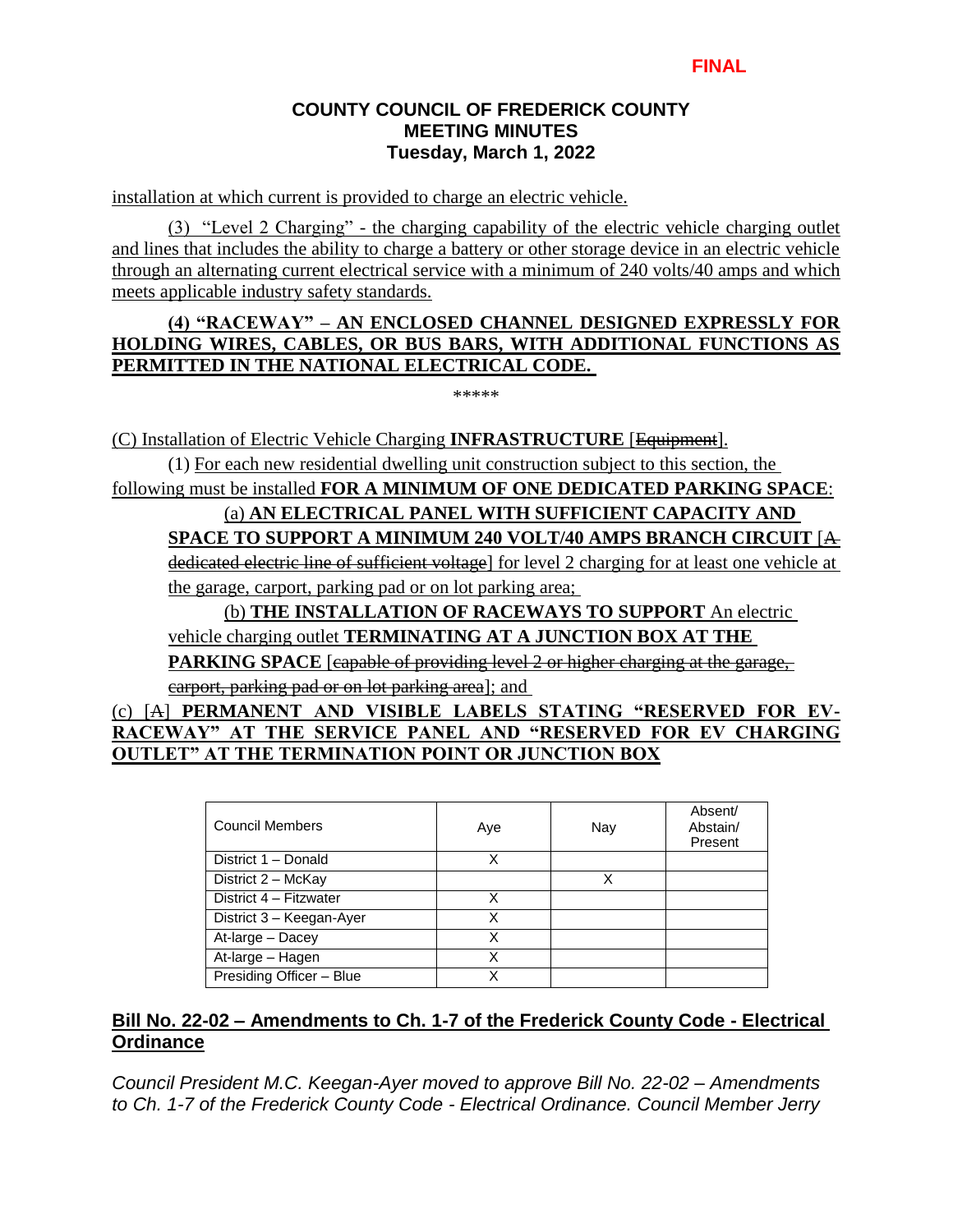*Donald seconded the motion that passed 7-0.*

| <b>Council Members</b>   | Aye | Nay | Absent/<br>Abstain/<br>Present |
|--------------------------|-----|-----|--------------------------------|
| District 1 - Donald      | X   |     |                                |
| District 2 - McKay       | х   |     |                                |
| District 4 - Fitzwater   | Χ   |     |                                |
| District 3 - Keegan-Ayer | x   |     |                                |
| At-large - Dacey         | X   |     |                                |
| At-large - Hagen         | x   |     |                                |
| Presiding Officer - Blue | χ   |     |                                |

At 6:18 p.m. Council Vice President Michael Blue passed the gavel back to Council President M.C. Keegan-Ayer

# **Bill No. 22-03 – Amendments to Ch. 1-19 of the Frederick County Code (Zoning Ordinance) – Update Certain Definitions Related to Agricultural Uses**

*Council Vice President Michael Blue moved to approve Bill No. 22-03 – Amendments to Ch. 1-19 of the Frederick County Code (Zoning Ordinance) – Update Certain Definitions Related to Agricultural Uses. Council Member Jerry Donald seconded the motion that passed 7-0.*

| Council Members                 | Aye | Nay | Absent/<br>Abstain/<br>Present |
|---------------------------------|-----|-----|--------------------------------|
| District 1 - Donald             | x   |     |                                |
| District 2 - McKay              | х   |     |                                |
| District 4 - Fitzwater          | X   |     |                                |
| District 5 - Blue               | х   |     |                                |
| At-large - Dacey                | Χ   |     |                                |
| At-large - Hagen                | χ   |     |                                |
| Presiding Officer - Keegan-Ayer | x   |     |                                |

# **Bill No. 22-04 – Amendments to Ch. 1-6 of the Frederick County Code (Building Code) – Create a New Exception for, and to Define, a Farm Stand**

*Council Member Jerry Donald moved to approve Bill No. 22-04 – Amendments to Ch. 1- 6 of the Frederick County Code (Building Code) – Create a New Exception for, and to Define, a Farm Stand. Council Member Michael Blue seconded the motion that passed 7-0.*

| Council Members     | Ave | Nav | Absent/<br>Abstain/<br>Present |
|---------------------|-----|-----|--------------------------------|
| District 1 - Donald |     |     |                                |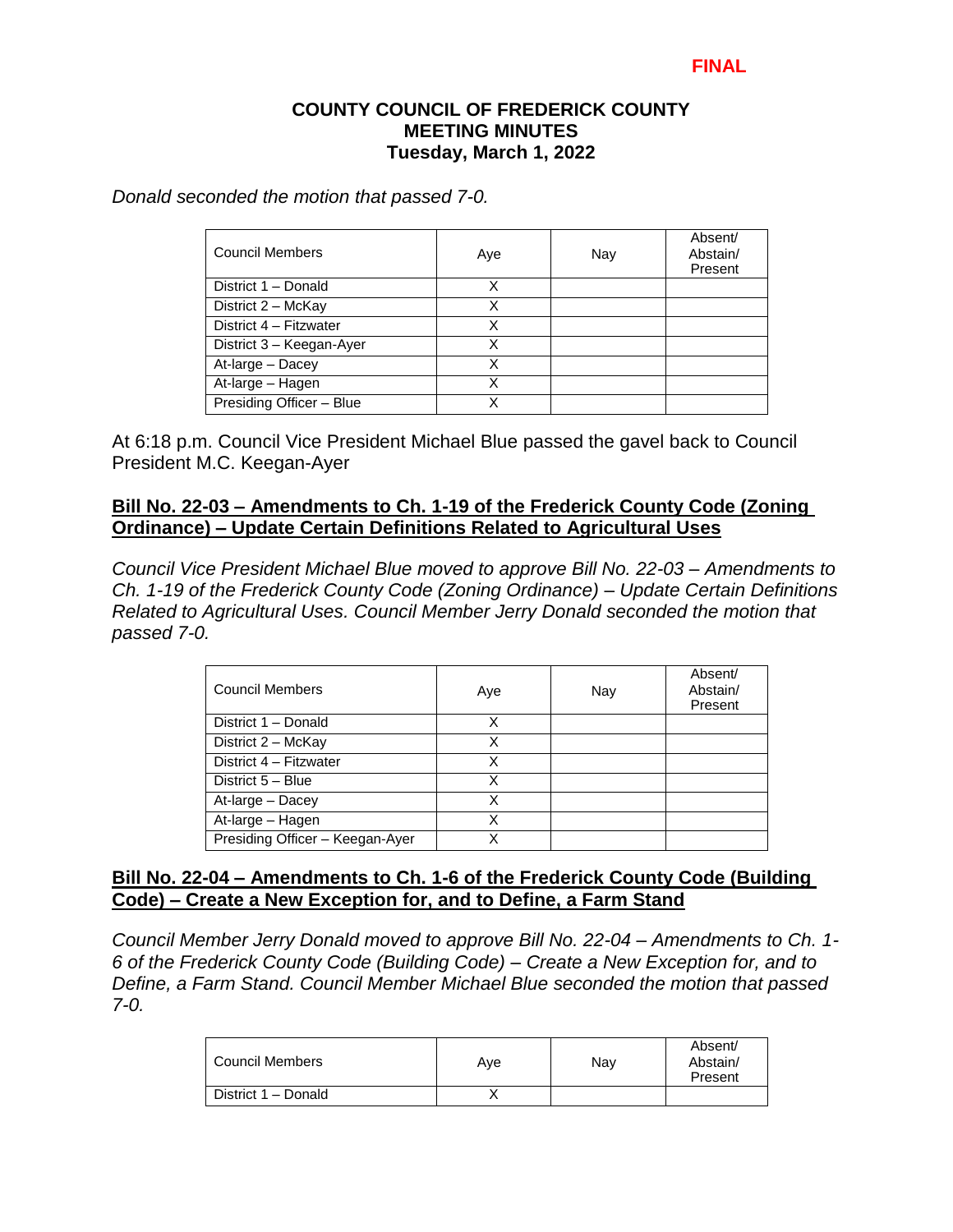# **FINAL**

### **COUNTY COUNCIL OF FREDERICK COUNTY MEETING MINUTES Tuesday, March 1, 2022**

| District 2 - McKay              |  |  |
|---------------------------------|--|--|
| District 4 - Fitzwater          |  |  |
| District 5 - Blue               |  |  |
| At-large - Dacey                |  |  |
| At-large - Hagen                |  |  |
| Presiding Officer - Keegan-Ayer |  |  |

The Council took a break from 6:22 p.m. to 7:00 p.m.

### **Public Hearing:**

### **To Consider Bill No. 22-05 – Amending Chapter 1-19 of the County Code (Zoning Ordinance) to add Critical Digital Infrastructure as a New Use**

Council President M.C. Keegan-Ayer presented information on Bill No. 22-05 - Amending Chapter 1-19 of the County Code (Zoning Ordinance) to add Critical Digital Infrastructure as a New Use.

Public Comment was heard from:

- Matt Seubert
- Michael Natelli
- Karen Cannon
- Kevin Sellner

### **Public Comment was heard from:**

Danielle Adams

### **Council Member Comments:**

Council Member comments were provided.

### **Adjourn**

The meeting adjourned at 7:36 p.m.

M.C. Keegan-Ayer, President County Council